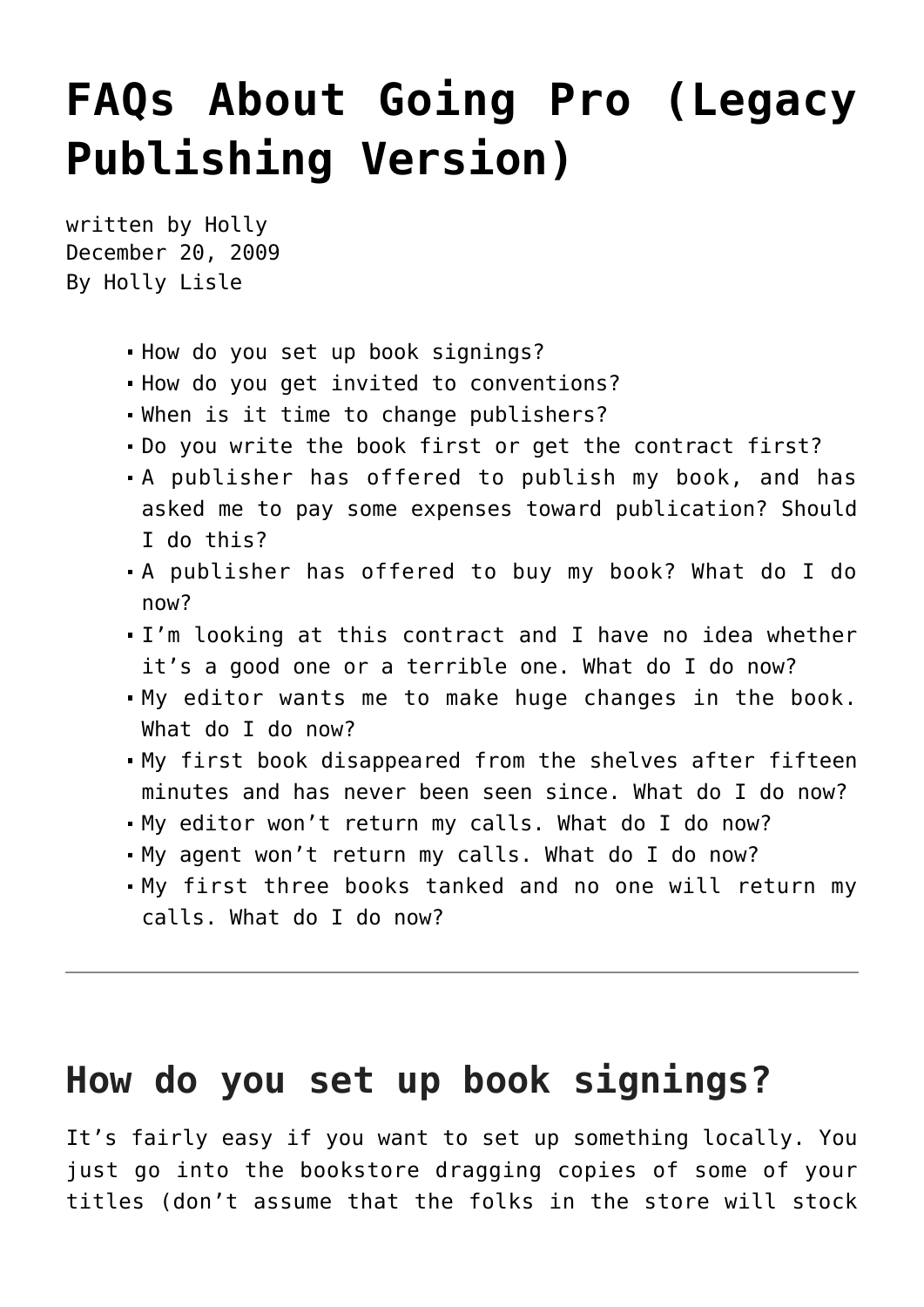your books or recognize your name — I have yet to be recognized by a clerk even when I present my drivers' license. Writers are perennially incognito.) You find the manager or the person in charge of events for the store and say, "Hi, I've written these books and I'd like to see if you'd be interested in scheduling a signing or a reading." Look your best when you go in, try not to do your Quasimodo impression or wave knives around, and they'll probably be happy to work with you.

Important point — you'll have much less success with this if your book is self-published. In fact, in most places you'll have no success at all. Independent bookstores in small towns might give you a break, while the managers of bigger bookstores are likely to smile coldly and say 'no, thanks.'

If you're trying to set up something for a trip you're taking, call directory assistance well in advance of your trip and get the names of area bookstores. You're going to have to coldcall, and if you are not among the shameless self-promoters of the world, you're going to feel awkward. (But don't feel bad. You aren't alone. I die a thousand deaths every time I have to do this). Follow the same steps you would do in person, except this time you don't have to dress up and you can wave knives around if you want.

If your publisher is sending you on tour, you get to go along for the ride, and you don't have to do anything but show up. I haven't done a book tour yet.

#### <span id="page-1-0"></span>**How do you get invited to**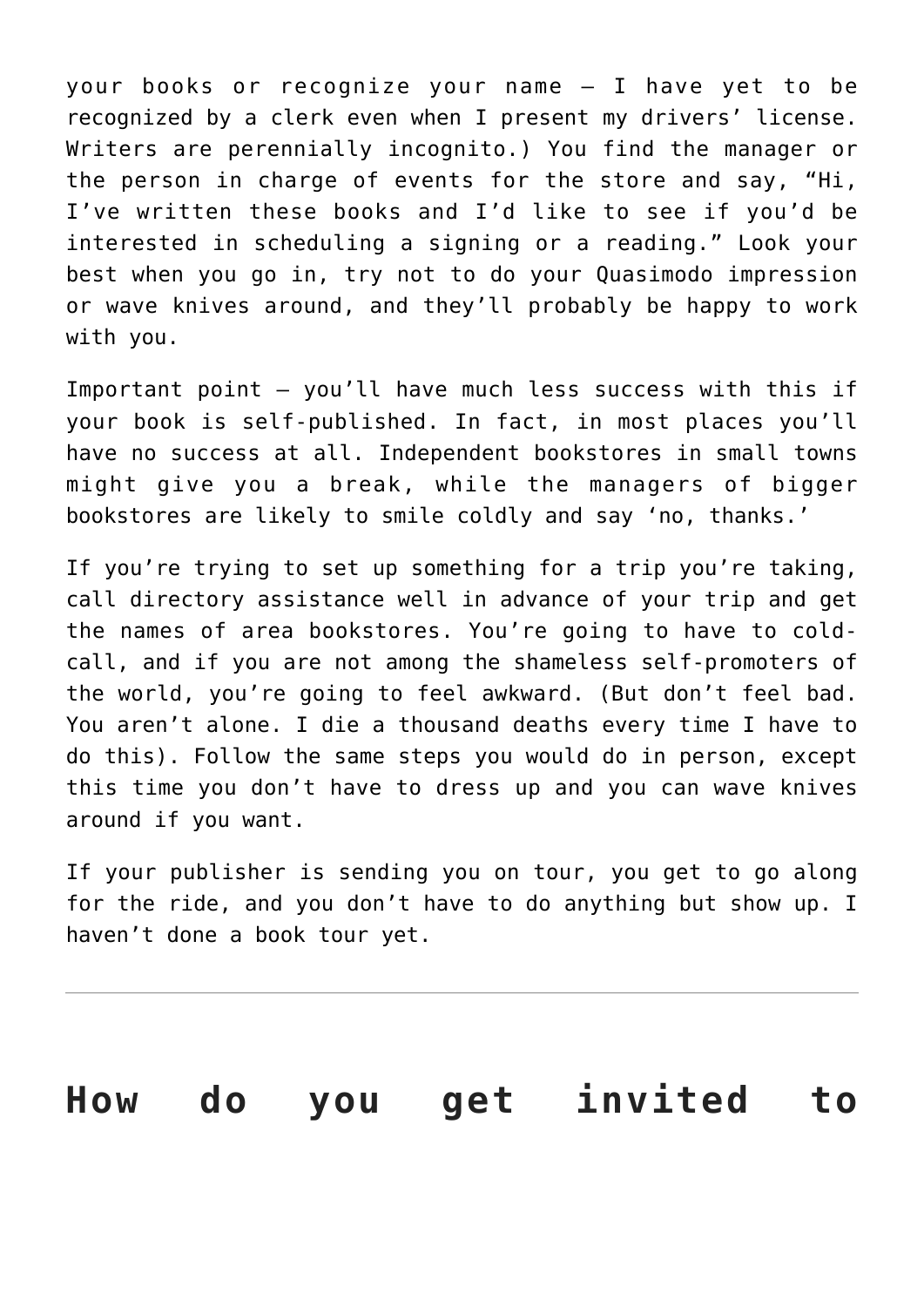#### **conventions?**

First, you need to have a book contract with a publisher. Contract in hand, you can then call up or e-mail the folks who run the conventions or conferences you'd like to attend and let them know you exist, and that you'd like to be part of their programming. Once you've done some programming, you'll discover (if you were nice to the attendees and didn't make too much of an ass of yourself on the panels), that you'll be invited back, and invited to other conventions in other places. Try to line up convention spots fairly early, so that you can be on the program and so that dealers have time to get copies of your books in.

### <span id="page-2-0"></span>**When is it time to change publishers?**

<span id="page-2-1"></span>This is a tough one. In an ideal world, you'd get one great publisher and stay with him through the life of your career. He'd pay you better and better money, and you'd write better and better books, and everything would be beautiful. This not being that world, you consider a change when you get an offer too good to miss and your current publisher won't beat it, or when you current publisher stops buying your books, or when you agent says it's time. Maintain cordial relations with your old publisher — if you hit it big with the new one, maybe he'll keep your backlist up, and you can always consider him a market for new books in your old series.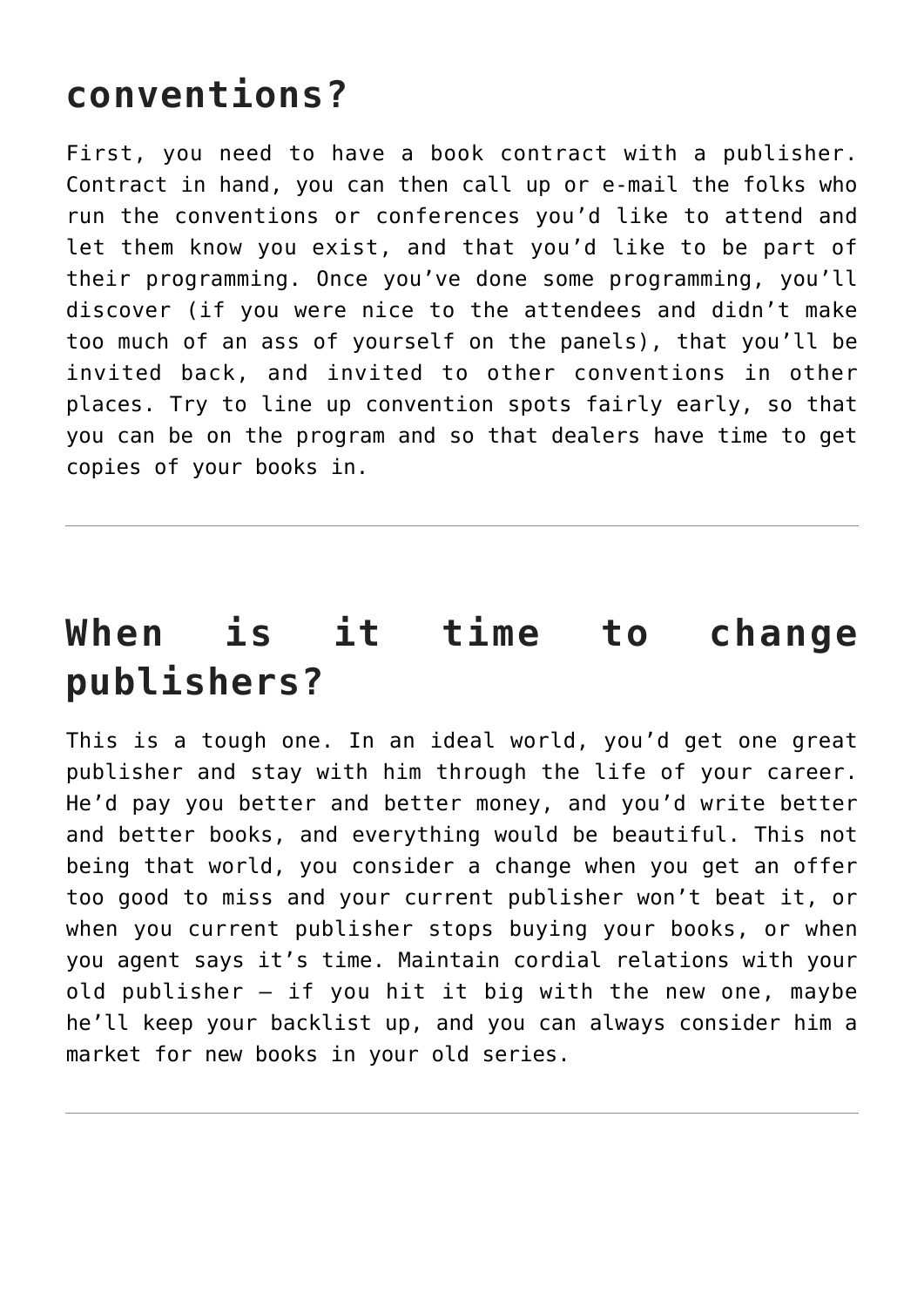# **Do you write the book first or get the contract first?**

Depends. If it's the first one and it's fiction, you'll write the book first. For non-fiction, the publisher may be willing to go to contract with a newbie for particularly hot topics, if you are a recognized expert in your field or if you have breathtaking connections with some big celebrity. If not, you're going to have to produce the manuscript on spec (which is short for on speculation — meaning you're gambling your own time and money to write the thing).

Once you've published the first one, things change. You may have to write one or two more on spec  $-$  if they do well, you may be offered contracts just on an outline and sample chapters, or just on an outline, or just on a very hazy concept discussion with the publisher or editor over lunch in a classy restaraunt. You might enjoy working to the deadlines that such contracts impose (I do) or it might drive you nuts and you might discover that you prefer to write all your books on spec and let your agent submit them when they're done. Writers go both ways on this, and even writers like me who get our contracts (and some of our money first) usually have one or two things we're working on that are strictly speculative.

# <span id="page-3-0"></span>**A publisher has offered to publish my book, and has asked me to pay some expenses toward publication? Should I do this?**

Run away. Shoot him. Or just say no.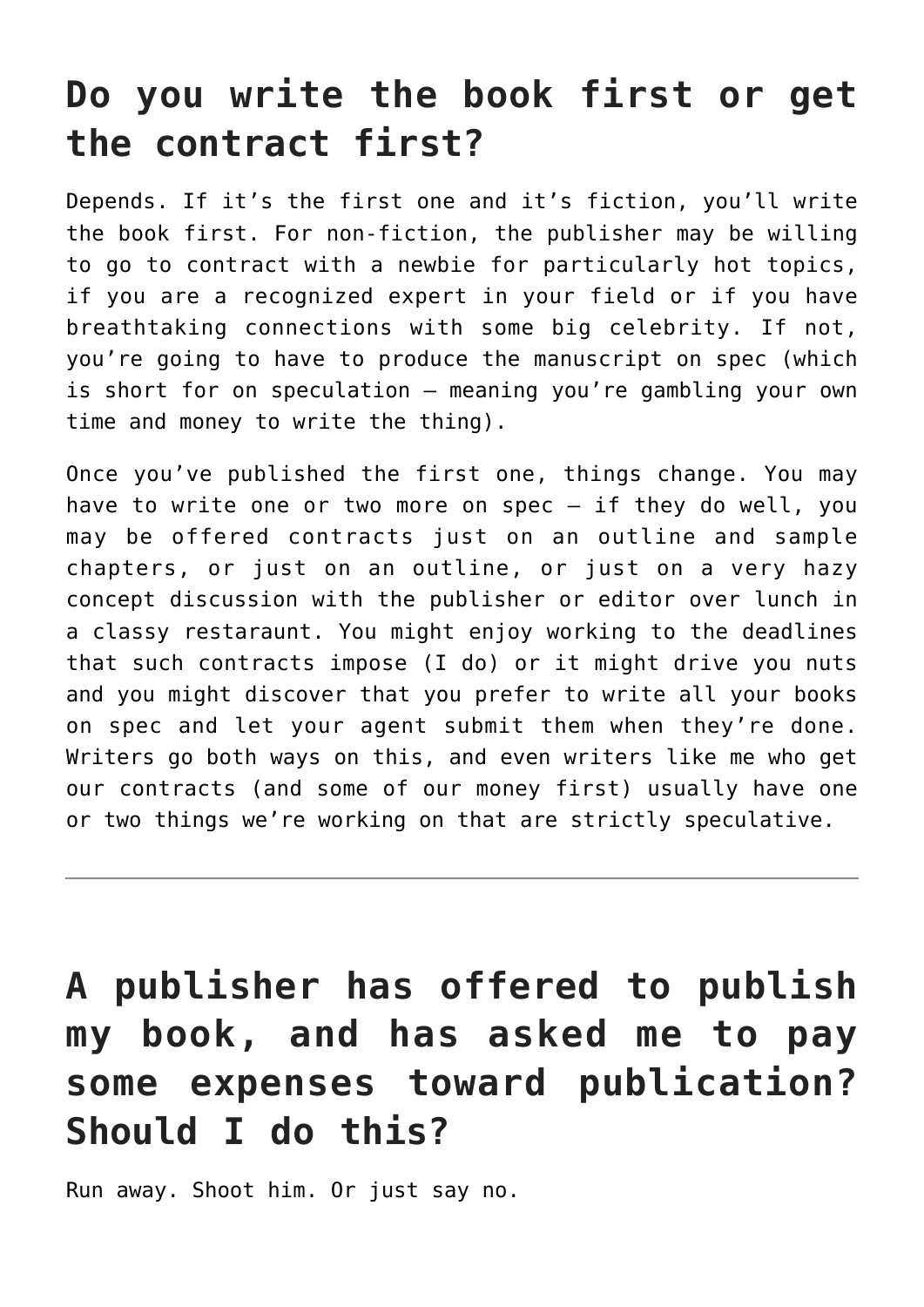### <span id="page-4-0"></span>**A publisher has offered to buy my book. What do I do now?**

Say, "I'm delighted you're interested. I'll have my agent call you back." Hang up.

Sing in the rain. Dance on your rooftop. Drink champagne with your significant other.

Then call up the agent you've queried, the one who showed some interest but wanted some sales first, and say, "Look, the editor of Major Books just called me up and offered to buy my novel. I didn't agree to anything  $-$  I said I'd have my agent call back. Would you represent me in negotiating this contract for your usual percentage, and consider taking me on as a client if this deal works out well for both of us?"

You may get an offer from the agent to take you on as a client right then. Since you will have already checked this agent out and you will know that he is legit and someone you want to have representing you, you will say yes. After you hang up you can dance in the rain and drink champage some more because you are now an agented writer, and that is a cool and happy thing to be.

# <span id="page-4-1"></span>**I'm looking at this contract and I have no idea whether it's a good**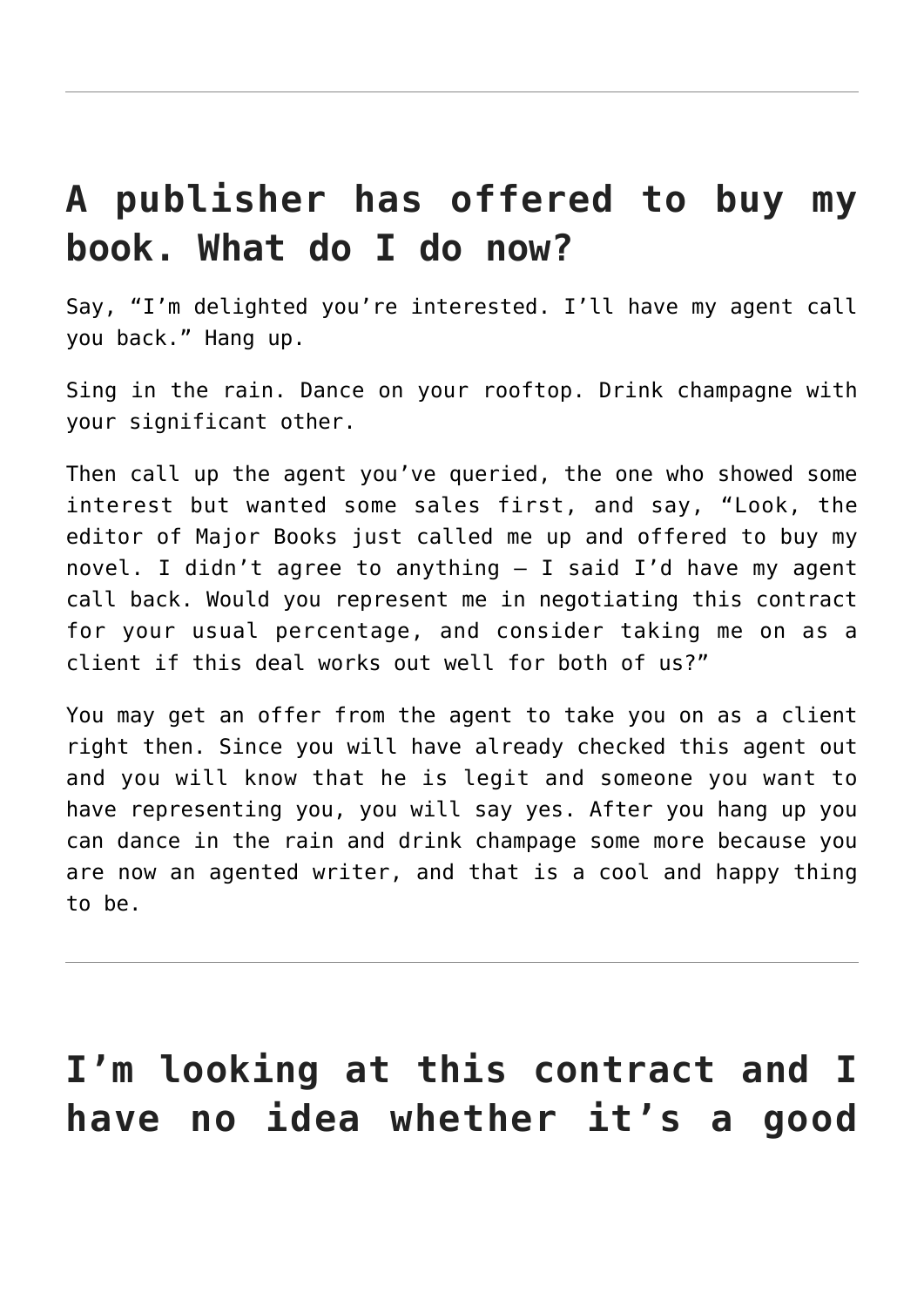### **one or a terrible one. What do I do now?**

Call the agent you didn't call when you got the offer, and say, "Help! Can we work out a deal where you will vette this contract for me and negotiate out the odious clauses, and where you will consider taking me on as a client for this and future work?"

Please trust me on this — publishing is not the field for the naive beginner to be negotiating his own contracts. There are some odious clauses floating around out there waiting for poor innocent lambs to wander too close, and if these inobtrusive little clauses latch on to you, you can find that you no longer own your subrights, or your copyright, or your name. Once you start selling, **get an agent**.

# <span id="page-5-0"></span>**My editor wants me to make huge changes in the book. What do I do now?**

Take a deep breath.

Now define "huge."

I know of one writer who got peeved that he didn't get to detail the placement of individual words on the page, and quite a few who get seriously bent out of shape over commas. I also know a couple who don't even blink when their editors require complete rewrites, or even when their editors rewrite them without telling them in advance. I'm neither as uptight as the former nor as mellow as the latter. There are things I'll go to bat for — there would be things worth losing the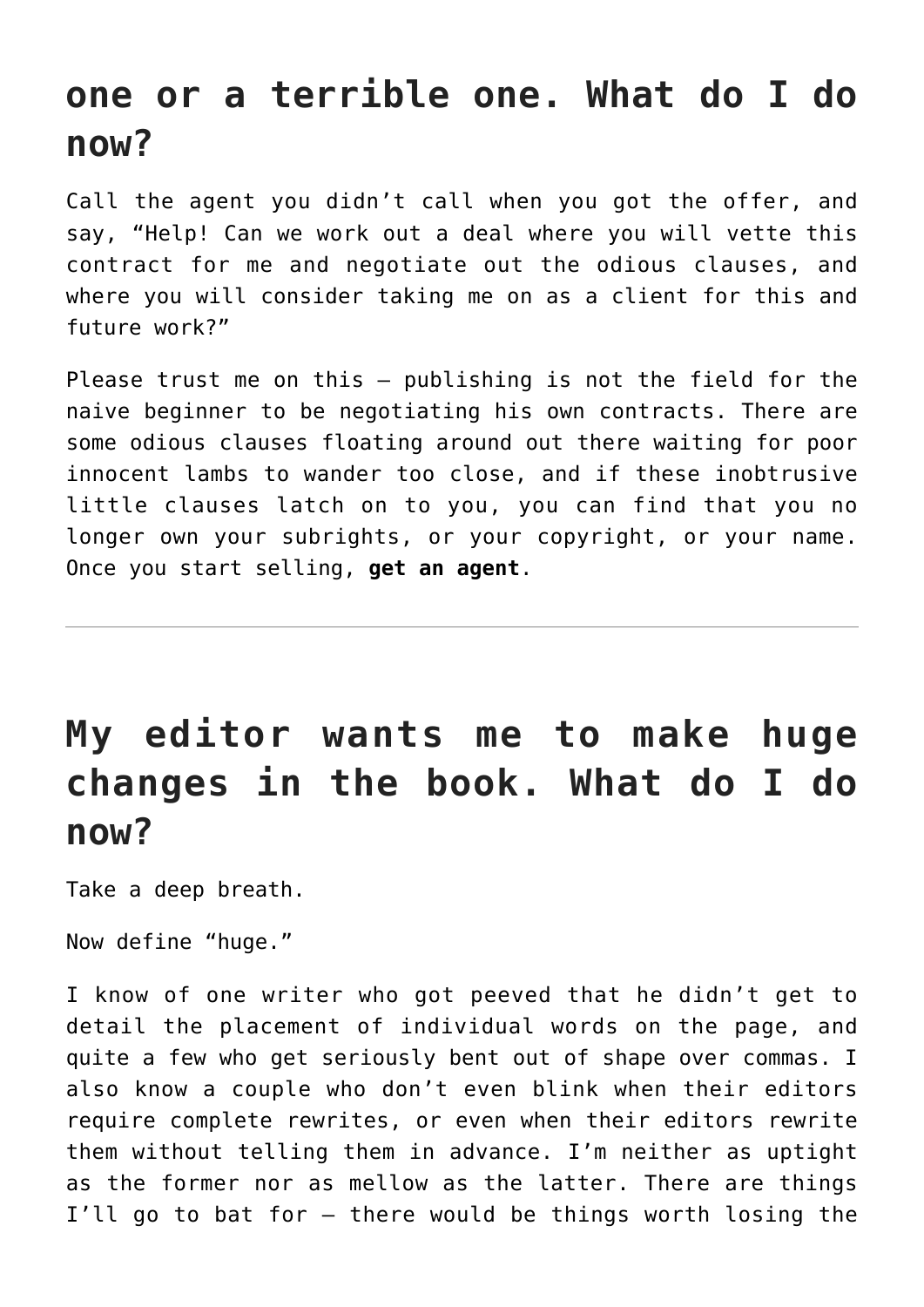sale over, too, though I haven't had to face that situation yet. If you've caught your breath and you still feel that the requested changes are excessive, make a list of those you would be willing to make, those that don't fit with your goals for the book, and find out if you have some bargaining room. And before you call your editor back, [read this section on](https://hollylisle.com/articles/revision-requests) [Revision Requests.](https://hollylisle.com/articles/revision-requests)

# <span id="page-6-0"></span>**My first book disappeared from the shelves after fifteen minutes and has never been seen since. What do I do now?**

Write another one.

You can spend a lot of time and energy promoting the one that sank, or you can put the same time and energy into writing something new that may sell better. If you write something that sells well, its sales may spur sales of your other work. If, however, you flog your dead horse, it will still be dead when you're done flogging and you will be discouraged

<span id="page-6-1"></span>I realize that this information flies in the face of everything you've heard from the determined self-promoters. This is my experience, though, and what seems to be more or less working for me. If you're experiences are very different and you feel that vigorous self-promotion has been worth your time, please let me know.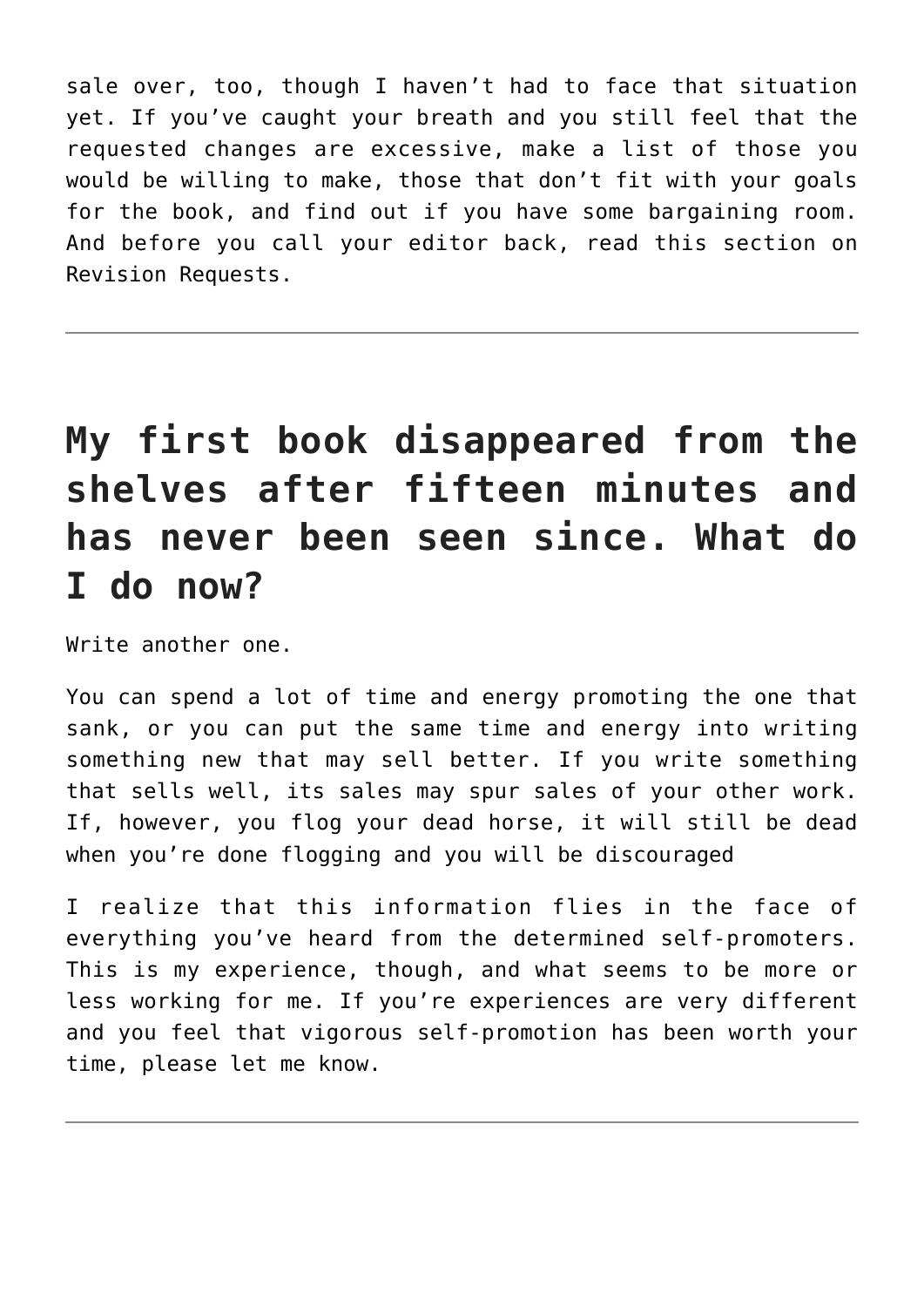# **My editor won't return my calls. What do I do now?**

Call your agent. See if he knows if something big is going on with her, if there might be a problem she's having in her life, if she took off for the Bahamas for a month of rest and relaxation . . . or if you might be in trouble with your publishing house.

If you find out that you do have a problem, ask yourself whether you might have caused it. Did you call her to tell her that you were running way behind on the novel, and that you needed an extension? Did you trash her the last time you were on the Writers Talk About Writing panel at the state writing conference? (These sorts of things get around.)

Is the problem something you can't help? Did you find out that your novel sold less copies than **Bert's Book of Pretty Okay Recipes for Guys**? Is your publisher cutting its lines. Did your editor change to a different house or a different job?

Take a deep breath. That's what you have an agent for. He'll get you through this, move you to another house if that's what it takes, help you smooth ruffled feathers, keep you from sinking yourself. Don't panic yet.

### <span id="page-7-0"></span>**My agent won't return my calls. What do I do now?**

Call a couple of your fellow writers who share the same agent and see if they've heard anything about your agent and anything that might be going on in his life. See if they've had any problems reaching him lately.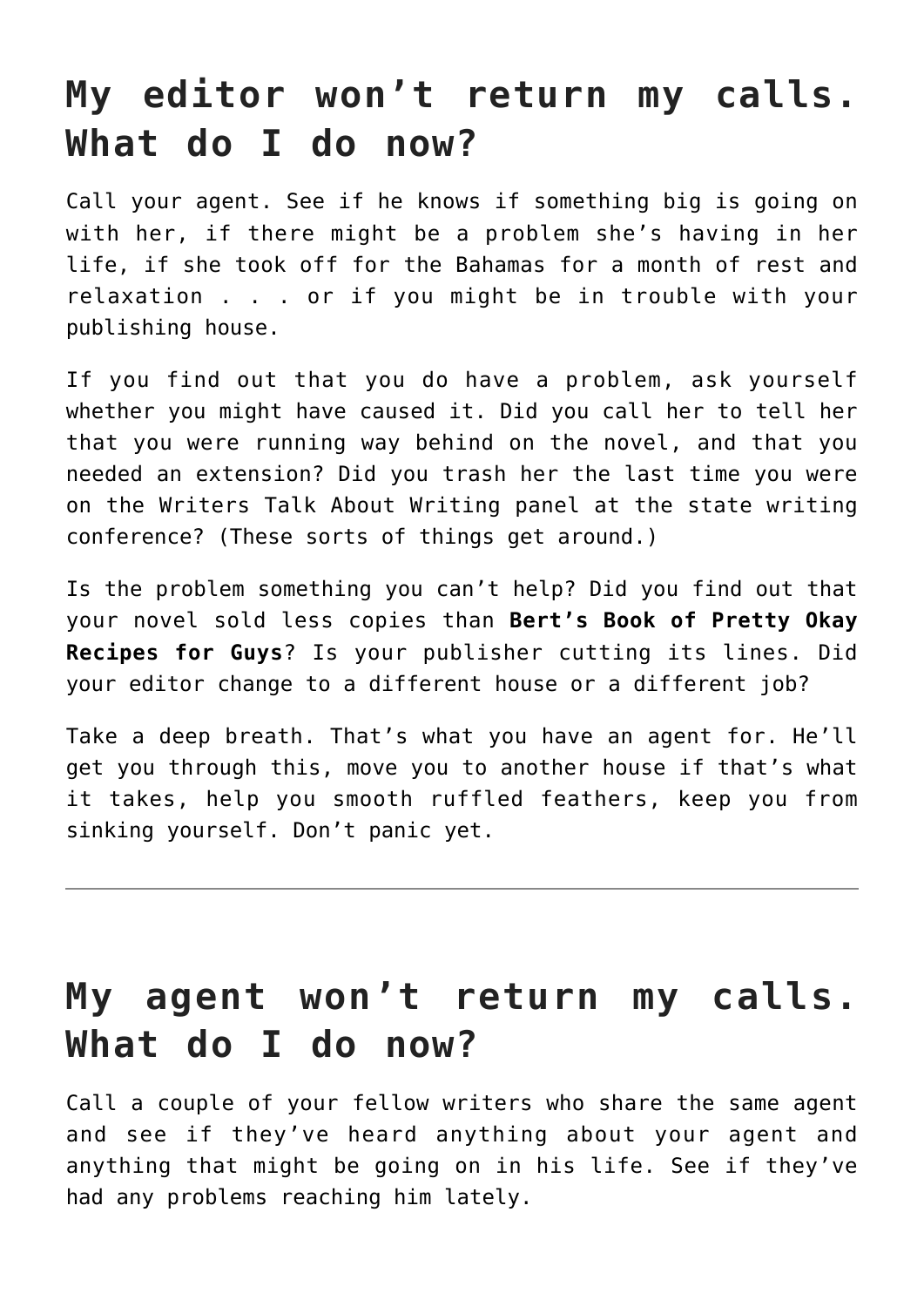Consider, too, that your expectations might be unreasonable. I'm in contact with my agent once every three or four months when nothing big is going on. Sometimes less when nothing small is going on either. While I'm writing a book, if Russ has something to tell me, he calls me because I'd never be in touch otherwise. On the other hand, when we're doing an auction or negotiating a contract or something intense, I sometimes hear from him hourly. If you're not involved in something that requires your agent's immediate and constant attention and you're wanting weekly reports, consider that your problem with your agent might be you.

If it turns out your problem really is with your agent, it's time to make the hard choices. You can call and leave a message on his machine offering to work things out. You can fire him and ask your colleagues for recommendations or referrals, understanding that you might have a long haul to find another agent.

Finally, remember that your agent works for you. As his employer, you have a right to be satisfied with the service you're purchasing. You can handle this. Just don't panic.

# <span id="page-8-0"></span>**My first three books tanked and** *no one* **will return my calls. What do I do now?**

Now you can panic. I would.

Then I'd finish the next book, query a couple of agents recommended by people I trusted, and offer to change my name. You could also quit at this point, of course — a lot of people do. But if you want to write, then write, by God, and you'll